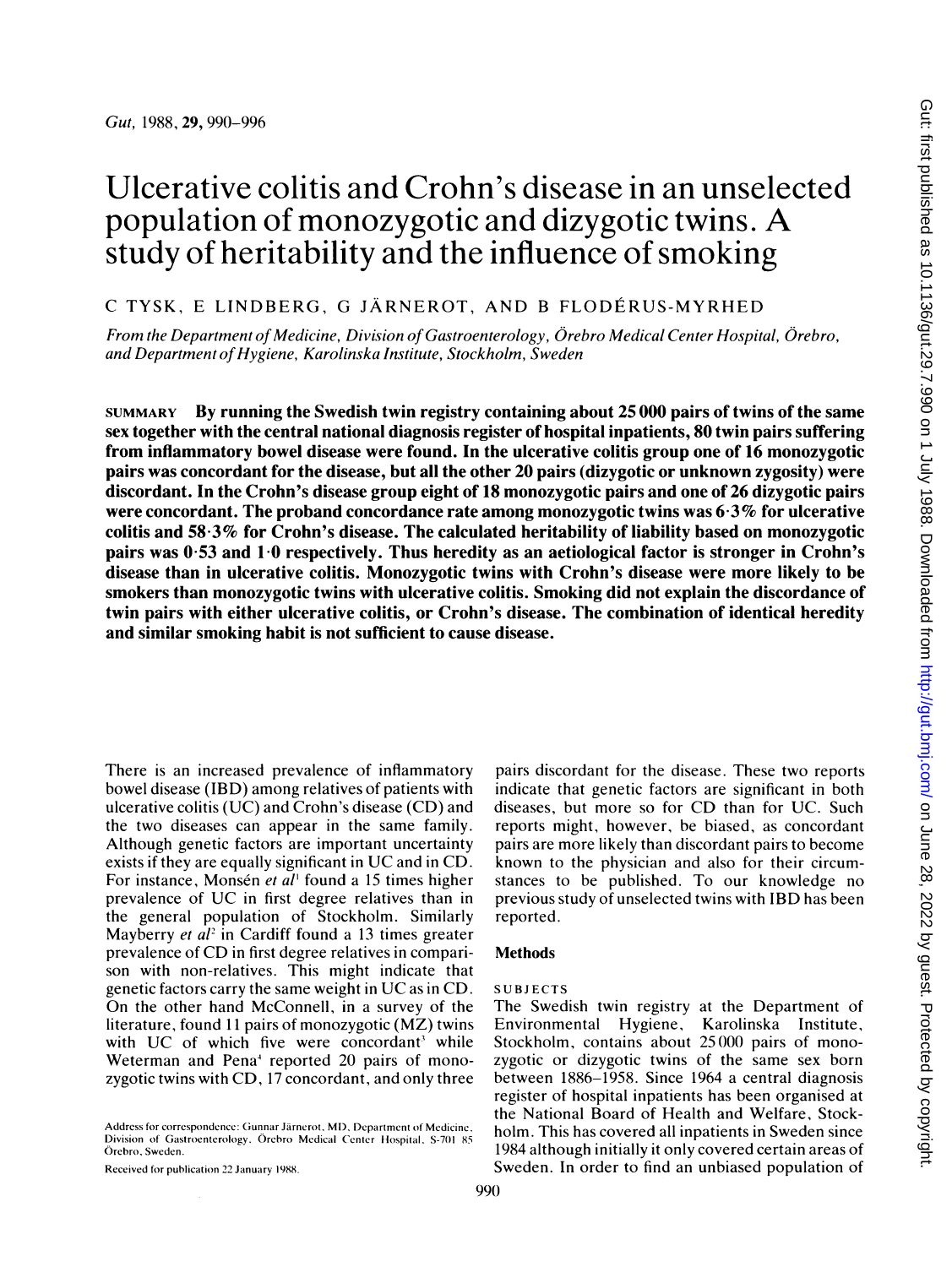twins suffering from UC or CD these two registers were matched.

The study was approved by the National Swedish Board of Health and Welfare and the Swedish Data Inspection Board.

All hospital inpatients who had been cared for under the diagnosis of ileitis terminalis, enteritis regionalis, colitis chronica ulcerosa, proctitis ulcerosa, enterocolitis ulcerosa, enterocolitis alia definita or enterocolitis NUD according to the WHO diagnosis register<sup>s</sup> were run against the twin registry. One hundred and five pairs of twins with one or other of these diagnoses were found. In <sup>50</sup> pairs UC could be a possible diagnosis in one or both twins and in the other 55 pairs CD.

The medical notes from the hospitals where the patients had been treated were scrutinised. The diagnosis of UC was based on the clinical history, sigmoidoscopy, barium enema and/or colonoscopy together with the histology reports. The diagnosis of CD was made from the clinical history, radiology of the small and large bowel, together with pathology reports on endoscopic biopsies or surgical specimens. Of the <sup>50</sup> pairs of twins suspected to suffer from UC 14 pairs were excluded for the following reasons: infectious disease (n=8), antibiotic associated diarrhoea  $(n=3)$ , missing medical notes  $(n=1)$ . In two pairs the diagnosis in the affected twin had been subsequently changed to CD. These two pairs were added to the CD group. Of the <sup>55</sup> pairs suspected to suffer from CD, <sup>13</sup> pairs were excluded: Infectious disease  $(n=6)$ , systemic lupus  $(n=1)$ , ischaemic bowel disease  $(n=1)$ , and abdominal complaints without any definite diagnosis  $(n=5)$ .

Thirty six pairs remained where one or both twins had UC. Of these, 16 pairs were monozygotic, 17 pairs dizygotic while the zygosity was unknown in three pairs. Of the <sup>44</sup> twin pairs with CD <sup>18</sup> pairs were monozygotic and 26 dizygotic. The zygosity classification of the twin registry was used. The method relies on questions on childhood resemblance and has proved to be very accurate. According to Cederlöf et  $al<sup>6</sup>$  a correct determination is obtained in 99% of monozygotic and <sup>91</sup> % of dizygotic twins in comparison with serological classification. All these 80 twin pairs have been interviewed by telephone  $(n=148)$  or by a postal questionnaire  $(n=7)$  except for five dead individuals about whom sufficient information could be given by the surviving twin.

The occurrence of any gastrointestinal complaint was thoroughly discussed at interview of all twins in order not to miss a mild non-hospitalised case of inflammatory bowel disease. Other questions covered smoking habits, use of the contraceptive pill and major psychological trauma preceding the disease. If any of the twins earlier considered to be healthy had sought medical advice for symptoms suspected to be caused by IBD, their medical notes were also scrutinised.

Concordance rates can be calculated in two ways: (1) pair concordance, which just shows the proportion of concordant twins; (2) proband concordance, which also takes into account how the concordance was discovered, either independently as index cases  $(C_2)$  or secondarily to the interview  $(C_1)$ . The proband concordance rate is calculated according to the formula

$$
\frac{2 C_2 + C_1}{2 C_2 + C_1 + D}
$$

where D is the number of discordant pairs.<sup>7</sup>

For a multifactorial disease, it can be assumed that each individual has a specific probability of being affected which is normally distributed in the population and that the disease manifests when the probability or liability exceeds the threshold level.' The heritability of liability to the disease (r) may be estimated by comparing family with general population rates (prevalence)." "'The interpretation of the rvalue depends on the type of relatives studied. For monozygotic twins the r-value reflects the expression of shared genes and similar environment. For dizygotic twins <sup>r</sup> reflects the similarity due to shared environment and that half of the genes are in common. If the disease is independent of environment factors, the r-value of monozygotic twins or twice the r-value of dizygotic twins estimates the heritability of liability. If not, the influence of shared environmental factors may be corrected for by taking twice the difference between the  $r_{MZ}$  and the  $r_{DZ}$ . This estimate reflects the proportion of variance of normally distributed disease liability which is genetic, and it may range 0-1.

We used estimated prevalences for IBD calculated from Stockholm county" and Copenhagen.' Because both estimates were very similar only the Stockholm prevalence was used.

#### Results

#### UL CERATIVE COLITIS

The mean age at the diagnosis in the twins with UC was 29-8 years. The male:female ratio was <sup>1</sup> 4:1. All <sup>36</sup> twin pairs were discordant for UC with the exception of one monozygotic pair. Disease extent is shown in Table 1. Although monozygotic twins had less extensive UC than dizygotic twins the small numbers do not allow a meaningful analysis of extent. The only concordant pair in the whole UC group was two monozygotic brothers with distal UC diagnosed at the age of 27 and 35 respectively. Neither of whom had been operated on or had had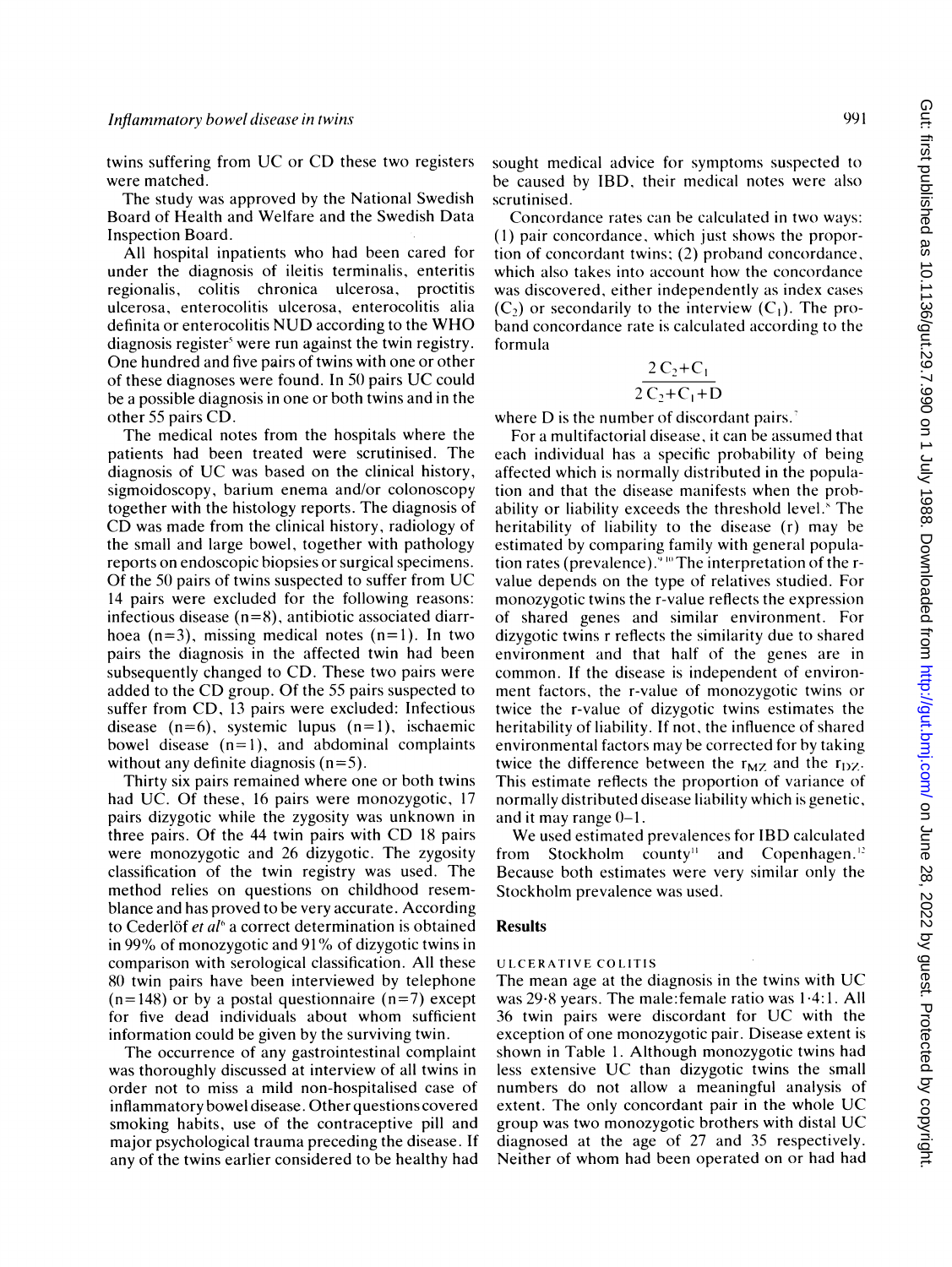| diagnosis in the individual twins |         |            |        |  |  |  |
|-----------------------------------|---------|------------|--------|--|--|--|
|                                   | Distal* | Extensive† | Total‡ |  |  |  |
| Monozygotic twins                 |         |            | o      |  |  |  |
| Dizygotic twins                   |         |            | Q      |  |  |  |
| Unknown zvgosity                  |         |            |        |  |  |  |

Table 1 Extent of the ulcerative colitis at the time of

\*Distal UC- inflammation not cxtcnding bcyond the splenic flcxurc; textensive UC-inflammation beyond the splenic flexure but not involving the whole colon; #total - whole colon inflamed.

Table 2 Proband concordance rates and estimates of heritability of liability for ulcerative colitis ( $UC$ ) and Crohn's disease (CD)

|       |                               | Monozygotic twins Dizygotic twins |                           |                                 |      |                                         |  |
|-------|-------------------------------|-----------------------------------|---------------------------|---------------------------------|------|-----------------------------------------|--|
|       | Prevalence conc<br>$per 10^5$ | Prob*<br>$($ %) $r$ <sup>+</sup>  |                           | $Prob^*$<br>conc<br>$(%)$ $r^+$ |      | $2(r_{m} -$<br>$r_d$ .)#                |  |
| UC 78 |                               | $6-3$                             | 0.53<br>$(0.24 - 0.82)$ § | $_{0}$                          |      |                                         |  |
| CD 54 |                               | 58-3                              | $1-0$<br>$(0.80 - 1.0)$ § | 3.9                             | 0.47 | $1-0$<br>$(0.20-0.73)$ § $(0.34-1.0)$ § |  |

\*proband concordance; +heritability of liability; ‡corrected r-value for common familial environmental factors; §95% confidence interval.

Table 3 Smoking pattern in discordant monozygotic twin pairs with ulcerative colitis at the time of diagnosis

|         |                 | Diseased twin   |                  |               |  |  |
|---------|-----------------|-----------------|------------------|---------------|--|--|
|         |                 | Never<br>smoker | Former<br>smoker | <b>Smoker</b> |  |  |
|         | Never<br>smoker |                 |                  |               |  |  |
| Healthy |                 | 9               |                  |               |  |  |
|         | Former          |                 |                  |               |  |  |
|         | smoker          |                 |                  |               |  |  |
| twin    |                 |                 |                  |               |  |  |
|         | Smoker          |                 |                  | 2             |  |  |

any complications and neither had ever smoked. As the concordance was discovered by the interview the proband concordance is  $6.3\%$ . The prevalence of UC in Stockholm has been found to be  $78/10^s$  inhabitants (Hellers, personal communication). The heritability coefficient in monozygotic twins was 0-53 with <sup>a</sup> 95% confidence interval of 0-24-0-82 (Table 2).

All twins with UC had been brought up together. No evaluable data emerged concerning psychological trauma and the use of the contraceptive pill. Firm data were obtained regarding the smoking pattern at the time of diagnosis. Table 3 shows these findings in the discordant monozygotic twins. All these 15 discordant pairs had a similar smoking pattern at the

# Tysk, Lindberg, Järnerot, and Flodérus-Myrhed

Table 4 Data regarding concordant monozygotic and concordant dizvgotic twin pairs with Crohn's disease

| Pair no                                                                                        |   |  | 1 2 3 4 5 6 7 8 9          |  |  |  |
|------------------------------------------------------------------------------------------------|---|--|----------------------------|--|--|--|
| Zygosity*                                                                                      |   |  | MZ MZ MZ MZ MZ MZ MZ MZ DZ |  |  |  |
| Sex                                                                                            | M |  | MFFMFMFF                   |  |  |  |
| Age at diagnosis 57/57 35/45 21/23 27/26 26/27 22/17 23/23 29/14 38/31                         |   |  |                            |  |  |  |
| 1/1 1/3 1/1 1/3 3/2 1/1 1/1 3/3 3/3<br>Extent+                                                 |   |  |                            |  |  |  |
| Extraintestinal $+/ -/ -/+$ $-/ -/ -/ -/ -/+$ $+/-$                                            |   |  |                            |  |  |  |
| complications:                                                                                 |   |  |                            |  |  |  |
| Intestinal $-/+$ $+/ +/ +/ +/ +/+$ $-/ +/ -/+$<br>complications§                               |   |  |                            |  |  |  |
| Smoking $+/\text{ex } \text{ex}/+ \text{ex}/+ -/- +/\text{+} +/+ +/\text{ex}/- -/-$<br>pattern |   |  |                            |  |  |  |

 $*$ MZ=monozygotic, DZ=dizygotic;  $*$ extent: 1=small intestine,  $2$ =large bowel,  $3$ =combined;  $\ddagger$ extraintestinal complications (crythcima nodostin. iritis. arthritis. sacroileitis. vasculitis);  $\text{Sintestinal complications}$  (fistula, abscesses, fissures);  $\Vert + \text{=smoker.}$  $-$  =never smoker, ex = former smoker at the time of diagnosis of CD.

Table 5 Smoking pattern in discordant monozygotic twin pairs with Crohns disease at the time of diagnosis

|         |                  | Diseased twin   |                  |               |  |
|---------|------------------|-----------------|------------------|---------------|--|
|         |                  | Never<br>smoker | Former<br>smoker | <b>Smoker</b> |  |
| Healthy | Never<br>smoker  | 3               |                  |               |  |
|         | Former<br>smoker |                 |                  |               |  |
| twin    | Smoker           |                 |                  | 4             |  |

time of diagnosis in the diseased twin, except for three pairs. During the time between the diagnosis and the survey, two of the four healthy twins who had been smokers had given up. These two twins have remained healthy during an observation period of seven and six years respectively. In the diseased twin group one subject who was an exsmoker at the time of diagnosis had started to smoke again. All other monozygotic twins had unchanged smoking pattern during this period. The mean observation time in the healthy twin was  $19.4 (6-38)$  years after the diagnosis of UC in the twin partner.

# CROHN'S DISEASE

The mean age at diagnosis of CD was  $30.3$  (14-57) years for concordant pairs and 29-5 (17-59) years for discordant. The male:female ratio was 0-8:1. The localisation of the inflammation was similar to other larger epidemiological studies.'' Of <sup>18</sup> monozygotic twin pairs eight were concordant for the disease; six pairs were found as index cases and another two pairs by the interview. This gives a proband concordance of 583%. Only one of 26 dizygotic twin pairs was

Unknown zygosity <sup>3</sup>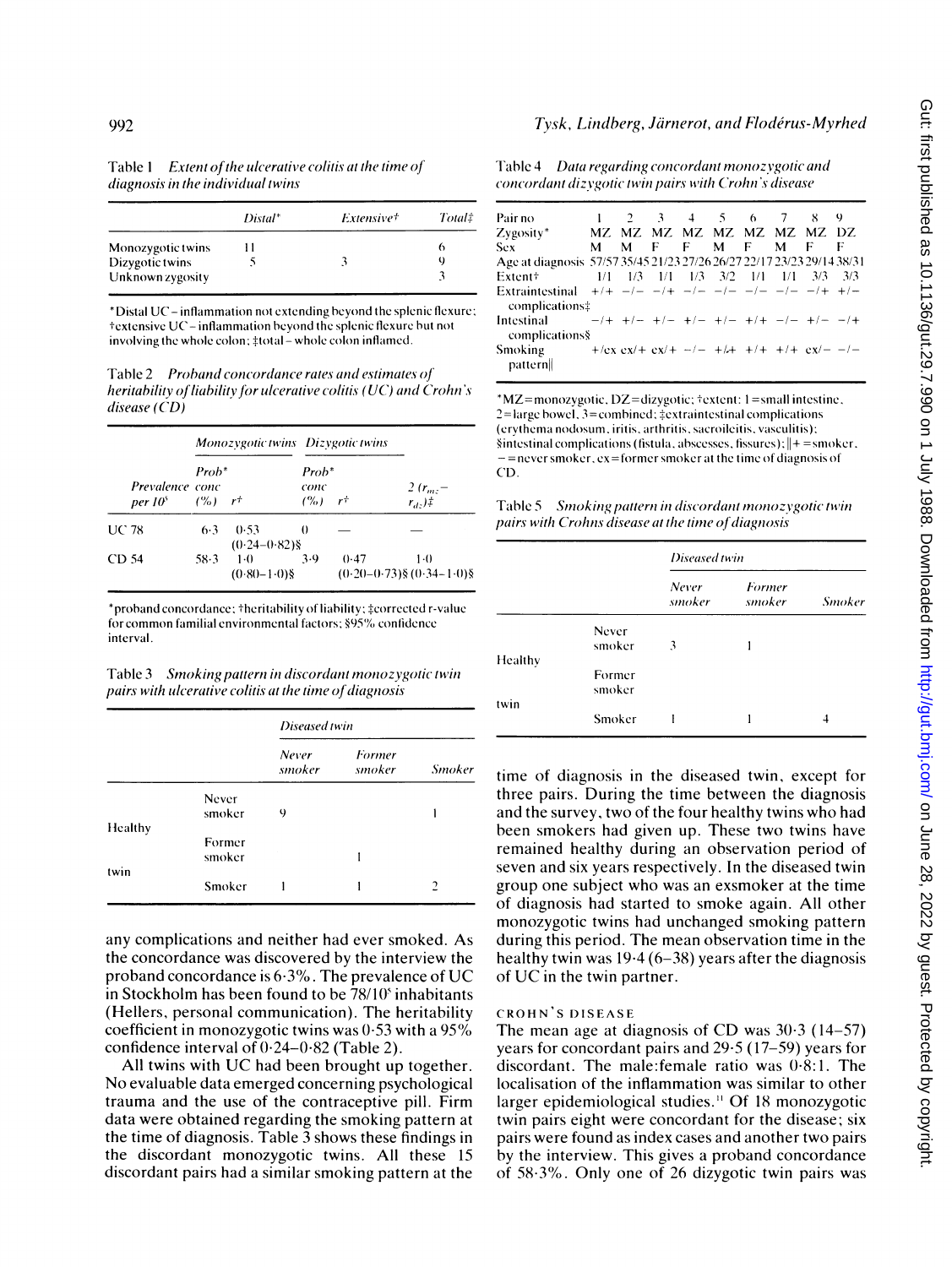concordant. The proband concordance of 3.9% in dizygotic twins was significantly lower than for monozygotic twins. The prevalence of CD in Stockholm has been found to be 54/10<sup>5</sup> inhabitants.<sup>11</sup> The heritability was 1.0 with a 95% confidence interval of  $0.80-1.0$  and for dizygotic twins  $0.47$  with a 95% confidence interval of 0-20-0-73 (Table 2). The rvalue corrected for shared environments is still  $10$ although the 95% confidence interval becomes wide  $(0.34-1.0)$ . The monozygotic r-values for UC and CD differ significantly ( $p < 0.005$ ).

All twins with CD had been brought up together. As with the UC twins no evaluable risk data regarding psychologic trauma or the use of the contraceptive pill could be gained. Good information on the smoking pattern at the time of diagnosis, however, could be obtained. As shown in Table 4 the smoking habits at diagnosis of concordant monozygotic twins were very similar. Table 5 shows the smoking pattern of the discordant group of monozygotic twins at diagnosis. Eight of the 10 pairs had identical or similar smoking pattern. During the time between the diagnosis and survey, both twins in one pair had stopped smoking and in another pair both twins who had never been smokers had started to smoke. The healthy twins in these two pairs have been observed for five and two years respectively without acquiring CD. In a third pair the diseased twin had continued smoking while the healthy twin had given up smoking for one year and had remained well. In the remaining seven discordant monozygotic twin pairs, the smoking pattern was unchanged. The difference between the UC and CD groups regarding nonsmoking (never-smoking, former smoking) at the time of diagnosis is statistically significant ( $\gamma^2$ =6.5,  $p < 0.05$ ).

As shown in Table 4, most of the concordant monozygotic twins had a similar distribution of disease. In five of the eight concordant monozygotic pairs the disease was diagnosed within a period of two years. In the remaining three pairs the interval was 5-15 years. The mean observation time of the healthy twin in the group of discordant monozygotic twins was  $12.9$  (5-29) years after the diagnosis of CD in the diseased twin. The occurrence of both extraintestinal and intestinal complications did not seem to be genetically determined as no consistent pattern could be detected in concordant pairs (Table 4). In no twin pairs with UC or CD did the two diseases occur intermingled.

# **Discussion**

Both UC and CD are multifactorial disorders with significant genetic influence. In this respect, twin studies are of great value. Classical twin studies are

based on a comparison between monozygotic and dizygotic twins. A significantly higher degree of concordance in the monozygotic than in the dizygotic twins suggests a genetic influence if the environment is shared to the same extent. Earlier recorded twin surveys of UC and CD have been based on summaries of case reports with a large risk of selection bias. We are well aware that our selection method excludes patients who have been treated only as outpatients. This should to <sup>a</sup> higher extent concern UC than CD. Without corrections for deaths the total prevalence of UC in the twin registry can roughly be estimated to  $74/10^{\circ}$  and for CD  $106/10^{\circ}$ . These figures differ from those found in Stockholm but are well within the limits reported from the Western world in general.' Thus we do not believe that our general findings and conclusions are affected in any major way by our selection method.

## UlCERATIVE COLITIS

A survey of the literature has revealed <sup>16</sup> pairs of monozygotic twins with  $UC^{1+25}$  excluding that of Lyons and Postlethwait<sup>26</sup> which we do not find absolutely convincing for UC. We have added another three pairs well known to us and not found as a result of this study, either because they had not been hospitalised or were born after 1958. Of these <sup>19</sup> monozygotic pairs, nine are concordant compared with one of the 16 pairs in our study  $(\chi^2=7.3,$  $p<0.01$ ). One of seven reported pairs of dizygotic twins<sup> $127-29$ </sup> was concordant while we found no concordant case in 17 dizygotic pairs. In three reported, discordant twin pairs $x_1 + x_2$  the zygosity was not mentioned.

It could be argued that some of the healthy twins in our study could still contract UC. The mean observation time of 19-4 years, however, should be sufficient in this respect. These findings indicate that evaluations based on earlier twin reports have probably overestimated the importance of genetic factors in UC.

The heritability estimate found in our study of  $0.53$ in monozygotic twins is still fairly high, although the 95% confidence interval is wide  $(0.24-0.82)$ . This can be compared with some other diseases considered to be partly genetically determined such as diabetes  $(r=0.77)$ , duodenal ulcer  $(r=0.46)$ , schizophrenia  $(r=0.68)$ , hypertension  $(r=0.57)$ , and bronchial asthma  $(r=0.29)$ .<sup>33</sup> Our results of heritability may be influenced by shared familial environmental factors, the effect of which is impossible to assess as there were no concordances among the dizygotic twins. Thus genetic factors cannot be disregarded in the aetiology of UC but they are probably weak.

Samuelsson showed that non-smoking was a feature in UC but he did not analyse the smoking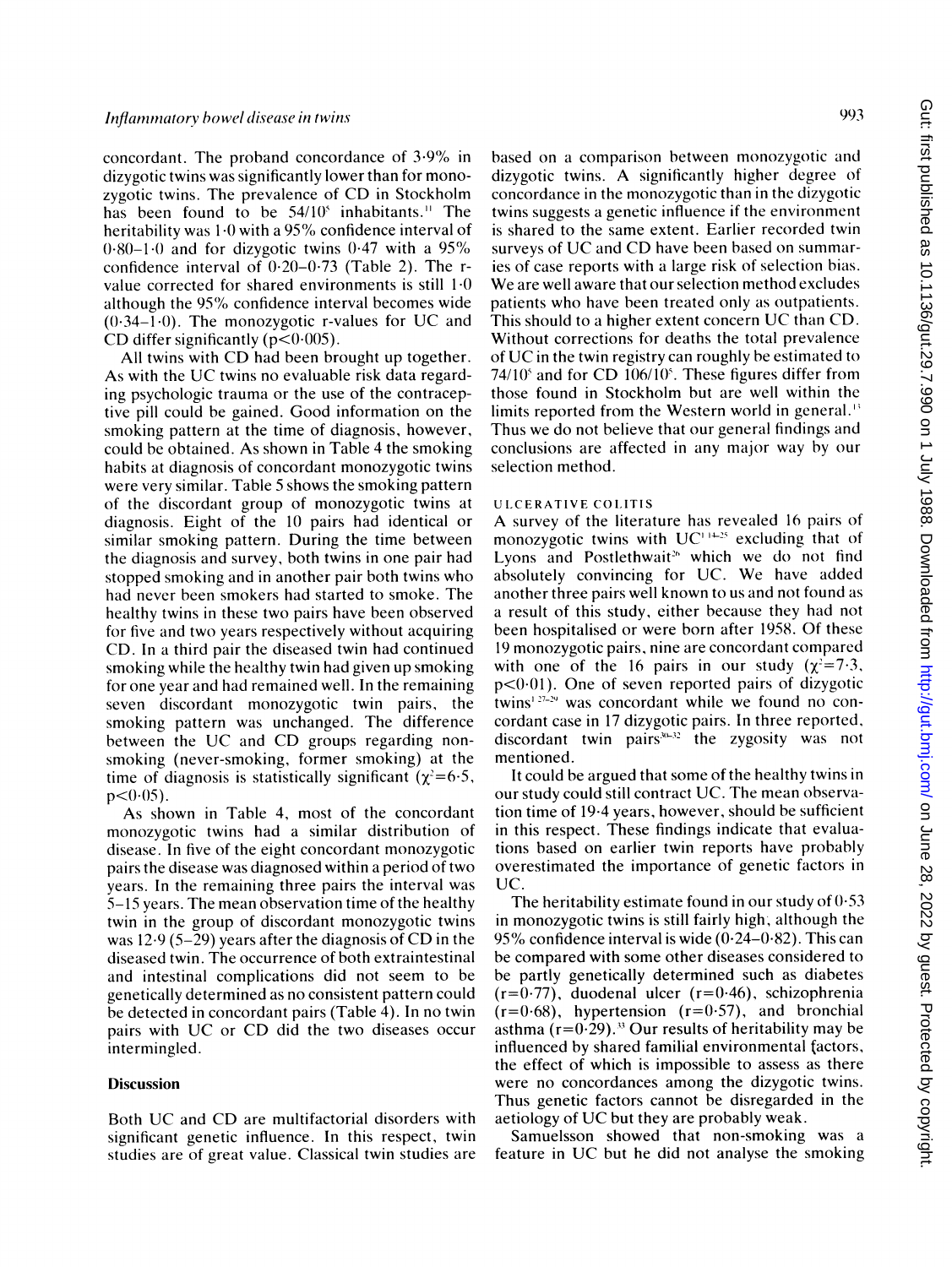pattern at the time of diagnosis.34 Our recent study of this matter showed that cigarette smoking has a protective effect in a dose dependent way and that the risk of UC increases in former smokers and especially in those who have smoked heavily.<sup>35</sup> Also in this twin study non-smoking was a characteristic feature of UC but not of CD. This population of monozygotic twins with UC showed similar smoking patterns in the concordant and in the discordant pairs. After the time of diagnosis two healthy monozygotic twins had given up smoking during a mean observation time of  $6.5$  years without contracting UC. Apparently not even the combination of identical heredity and smoking pattern is enough to cause UC and additional environmental factors are needed.

#### CROHNS DISEASE

 $T_{\text{N}}$   $T_{\text{N}}$  proves the reverse reverse monogygotic twins of  $T_{\text{N}}$ I ne interature revealed  $2/$  pairs of monozygotic twin including one pair of monozygotic triplets with CD. of which 24 pairs were concordant.<sup>411 36-58</sup> Two of eight reported dizygotic twins were concordant<sup>436.59</sup>60 and we can add one more discordant dizygotic pair known to us. In the literature there are six further reports<sup>61-65</sup> where zygosity is not mentioned and of these four are concordant. Of the three monozygotic twin pairs with IBD reported by Carlisle and Hersh<sup>51</sup> the nature of the disease can be determined with absolute certainty in only one pair from the abstract. This pair with CD has been included above. The reports by Ehrenpreis et  $al^{49}$  and Lagercrantz<sup>\*</sup> concern the same twin pair (Lagercrantz, personal communication). All twins which have been reported only as personal communications have been excluded, which explains why we present a smaller number of twins than in the survey by Purrmann et  $al.^{36}$  Some of the healthy twins in our study might still contract CD but the long mean observation time makes it unlikely that the concordance rate will reach the same level as in the literature survey. The CD heritability of  $1.0$  is extremely high and suggests a much larger genetic influence than in UC. The rvalue of  $1.0$  corrected for common familial environmental factors also suggests a strong genetic influence. Our numbers of patients are still relatively small, however, with resulting wide confidence limits of the point estimates.

One possible aetiological factor is cigarette smoking, which is much more common in patients. than in the general population.<sup>35</sup>  $\omega$  Here the smoking pattern in monozygotic twins was very similar in concordant and discordant pairs. From the time of diagnosis to the time of survey, three healthy monozygotic twins had changed their smoking pattern without developing CD during a mean observation<br>period of  $2.7$  years. Thus identical heredity plus

similar smoking habits are not sufficient in themselves to cause CD but additional factors are needed.

The majority of the concordant twin siblings developed CD within <sup>a</sup> period of two years, and the extent of the disease was very similar.

This study was financially supported by the Swedish ILCO and the Orebro County Research committee. Curt Tysk and Eva Lindberg were awarded the Nanna Svartz grant to undertake this study and this is gratefully acknowledged.

### **References**

- <sup>I</sup> Monsen U, Brostrom 0, Nordenvall B, S6rstad J,  $H_1$   $\alpha$   $R_2$   $\beta$  is assumed distribution of  $\alpha$  in  $\beta$  is assumed distribution of  $\alpha$ Hellers G. Prevalence of inflammatory bowel disease among relatives to patients with ulcerative colitis. Scand J Gastroenterol 1987; 22: 214-8.  $J$  *Gustroenterot* 1987; 22: 214–8.
- prevalence of  $\mu$  interval and the intervention of the relationship prevalence of inflammatory bowel disease in relatives of patients with Crohns disease. Br Med J 1980; i: 84.
- 3 McConnell RB. Ulcerative colitis genetic features. Scand J Gastroenterol [Suppl 88] 1983; 18: 14-6.
- 4 Weterman IT, Pena AS. Familial incidence of Crohns disease in the Netherlands and a review of the literature. Gastroenterology 1984; 86: 449-52.
- 5 Socialstyrelsen: Klassifikation av sjukdomar. Stock-<br>holm, 1982.  $h$  Cederlaf R, Friday,  $\mathbf{E}$  Lemma E,  $\mathbf{E}$  Lemma E, Kaiser on E, Kaiser on E, Kaiser on E, Kaiser on E, Kaiser on E, Kaiser on E, Kaiser on E, Kaiser on E, Kaiser on E, Kaiser on E, Kaiser on E, Kaiser on E, Kaise
- $\epsilon$  cedefrol  $\kappa$ , Friderg L, Jonsson E, Kaij L. Studies of similarity diagnosis in twins with the aid of mailed questionnaires. Acta Genet 1961: 11: 338-62.
- 7 Allen G, Hrubec Z. Twin concordance. A more general model. Acta Genet Med Gemellol (Roma) 1979; 28:  $3-13.$
- 8 Falconer DS. The inheritance of liability to certain diseases, estimated from the incidence among relatives. Ann Hum Genet 1965; 29: 51-76.
- 9 Smith C. Heritability of liability and concordance in monozygotic twins. Ann Hum Genet 1970; 34: 85-91.
- 10 Smith C. Concordance in twins: Methods and interpretation. Am J Hum Genet 1974; 26: 454-66.
- 11 Hellers G. Crohns disease in Stockholm County 1955-1974. Acta Chir Scand [Suppl] 1979: 490.
- 12 Binder V, Both J, Hansen PK, Hendriksen C, Kreiner S. Torp-Pedersen K. Incidence and prevalence of ulcerative colitis and Crohns disease in the county of Copenhagen 1962-1978. Gastroenterology 1982; 83:  $563 - 8.$
- 13 Calkins BM, Mendeloff AI. Epidemiology of inflammatory bowel disease. Epidemiol Rev 1986; 8: 60-91.
- $t$  14 Webb LR. The occurrence of chronic ulcerative colitis in twin males. Gastroenterology 1950; 15: 523-4.
- 15 Sleight DR, Galpin JE, Condon RE. Ulcerative colitis in female monozygotic twins and a female sibling.  $Gastroenterology$  1971; 61: 507-12.
- 16 Sanford GE. Genetic implications in ulcerative colitis. Am Surg 1971; 37: 512-7.
- Powell JR. Concordance of arthritis and iritis in identical twins with ulcerative colitis. J Natl Med Assoc 1974;  $66: 305 - 7.$
- 18 Fausa O, Fretheim B, Flatmark A, Froland S, Gjone E. Ulcerative colitis in monozygotic twins. Scand J Gastroenterol [Suppl 16] 1972; 7: 38.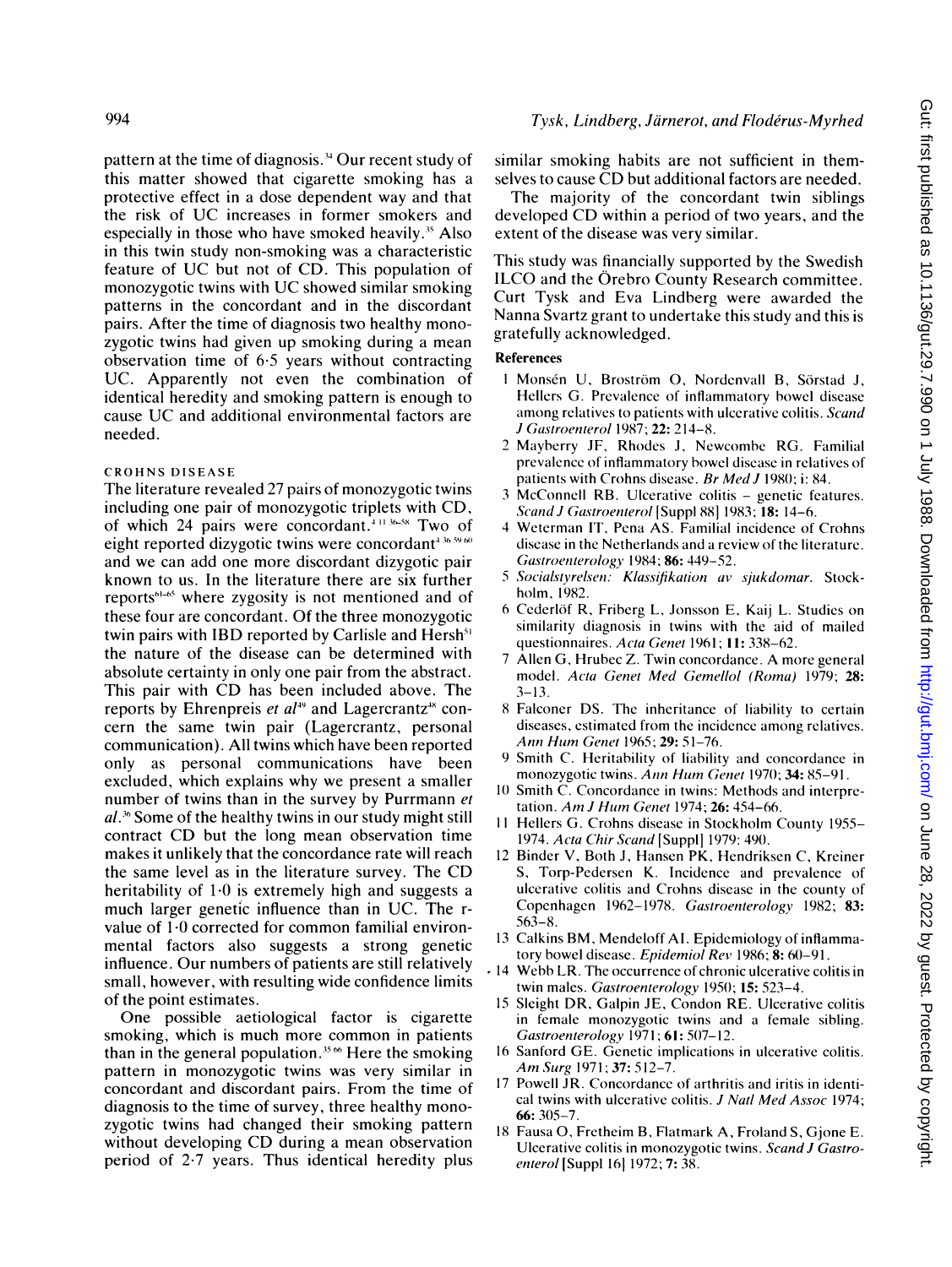- <sup>19</sup> Mayberry JF, Dew MJ, Morris JS. Monozygotic twins with ulcerative colitis. Postgrad Med J 1982; 58: 112-4.
- <sup>20</sup> Quigley EMM, Larusso NF, Ludwig J, MacSween RNM, Birnie GG, Watkinson G. Familial occurrence of primary sclerosing cholangitis and ulcerative colitis. Gastroenterology 1983; 85: 1160-5.
- <sup>21</sup> Quazi OH, Piken E, Fierst S. Discordant occurrence of ulcerative colitis in identical twins. Gastroenterology 1973; 65: 134-6.
- <sup>22</sup> Kemler BJ, Glass D, Alpert E. HLA studies of families with multiple cases of inflammatory bowel disease (IBD). Gastroenterology 1980; 78: 1194.
- 23 Gregg JA, Baggenstoss AH. Discordance for ulcerative colitis in identical twins concordant for cholestatic liver disease. Am J Dig Dis 1970; 15: 667-71.
- 24 Marie J, Ledoux-Lebard G. Rectocolitis hemorragiques chez un enfant. Caractère familial de l'affection. Arch Mal App Dig 1942; 31: 71-86.
- <sup>25</sup> Thayer WR, Spiro HM. Protein abnormalities in ulcerative colitis patients and their families. Gastroenterology 1963; 44: 444-7.
- 26 Lyons CK, Postlethwait RW. Chronic ulcerative colitis in twins. Gastroenterology 1948; 10: 545-50.
- 27 Bacon HE. Ulcerative colitis. Philadelphia: JB Lippincott Co, 1958: 3.
- <sup>28</sup> Binder V, Weeke E, Olsen JH, Anthonisen P, Riis P. A genetic study of ulcerative colitis. Scand J Gastroenterol 1966; 1: 49-56.
- 29 Kirsner JB. Genetic aspects of inflammatory bowel disease. Clin Gastroenterol 1973; 2: 557-75.
- 30 Barker WF. Familial history of patients with ulcerative colitis. Am <sup>J</sup> Surg 1962; 103: 25-6.
- <sup>31</sup> Finch SM, Hess JH. Ulcerative colitis in children. Am <sup>J</sup> Psychiatry 1962; 9: 819-26.
- 32 Lagercrantz R. In: Ulcerös kolit Örebro: (Pharmacia), 1974: 14-8.
- <sup>33</sup> Kendler KS. Overview: A current perspective on twin studies of schizophrenia. Am J Psychiatry 1983; 140: 1413-25.
- 34 Samuelsson SM. Ulcerös kolit och proktit. Uppsala: Department of Social Medicine. University of Uppsala: Thesis, 1976: 128.
- 35 Lindberg E, Tysk C, Andersson K, Jarnerot G. Smoking and inflammatory bowel disease. A casecontrol study. Gut 1988; 29: 352-7.
- 36 Purrmann J, Bertrams J, Borchard F, et al. Monozygotic triplets with Crohns disease of the colon. Gastroenterology 1986; 91: 1553-9.
- 37 Edwards HC. Crohns disease. In: Edwards HC, ed. Recent advances in surgery. London: Churchill, 1954:  $170 - 1$ .
- 38 Anfanger H. Regional ileitis in children. J Mount Sinai Hosp 1955; 22: 187-91.
- 39 Freysz H, Haemmerli A, Kartagener M. Ileitis regionalis bei einem weiblichen Zwillingspaar. Castroenterologia 1958; 89: 75-82.
- 40 Niederle MB. Ileite regionale chez des jumelles univitellines. Arch Mal App Dig 1961; 50: 1245-6.
- 41 Crismer R, Dréze Ch, Dodinval P. Iléite de Crohn chez des jumeaux univitellins. Acta Genet Med Gemellol (Roma) 1963; 12: 358-68.
- 42 Sherlock P, Bell BM, Steinberg H, Almy TP. Familial

occurrence of regional enteritis and ulcerative colitis. Gastroenterology 1963; 45: 413-20.

- 43 Hislop IG, Grant AK. Genetic tendency in Crohns disease. Gut 1969; 10: 994-5.
- <sup>44</sup> Milton-Thompson GJ, Lennard-Jones JE. A pair of probable monozygotic twins with colonic Crohns disease. Proc R Soc Med 1971; **64:** 570.
- 45 Berg NO, Dencker H. Crohns disease in monozygotic twins. Acta Chir Scand 1972; 138: 633-5.
- 46 Goldstein F, Abraham AA, Abramson J, Thornton JJ. Ileojejunitis in a pair of identical twins. Gastroenterology 1976; 71: 670-4.
- 47 Morichau-Beauchant M, Matuchansky C, Dofing JL, Yver L, Morichau-Beauchant J. Entérite régionale chez des jumeaux homozygotes. Gastroenterol Clin Biol 1977; 1: 783-8.
- 48 Lagercrantz R. Crohns disease in children and adolescents. In: Weterman I, Pena AS, Booth C, eds. The management of Crohns disease. Amsterdam: Excerpta Medica, 1976: 37-40.
- 49 Ehrenpreis Th, Gierup J, Lagercrantz R. Chronic regional enterocolitis (Mb Crohn) in children and adolescents. Acta Paediatr Scand 1971; 60: 209-15.
- 50 Klein GL, Ament ME, Sparkes RS. Monozygotic twins with Crohns disease. A case report. Gastroenterology 1980; 79: 931-3.
- <sup>51</sup> Carlisle WR, Hersh T. Clinical manifestations of familial inflammatory bowel disease (IBD). Gastroenterology 1978; 74: 1017.
- 52 Stöcker W, Otte M, Ulrich S, Normann D, Stöcker K, Jantschek G. Autoantikörper gegen exokrines Pankreas und gegen Intestinale Becherzellen in der Diagnostik des morbus Crohn und der Colitis ulcerosa. Dtsch Med Wochenschr 1984; 109: 1963-9.
- 53 Hajek-Rosenmayr A, Lochs H, Kiss A, Sedlmayer A, Gangl A, Mayr WR. Vererbung von HLA-merkmalen und familiarer morbus Crohn in zehn Familien. Z Gastroenterol 1984; 9: 542.
- 54 Oehlert W. Die Pathologie des morbus Crohn. Therapiewoche 1979; 29: 121-32.
- 55 Gonzales BC, Miar PA, Baniela N, Diego JIF, Rivela M, Gomez JL. Enfermedad de Crohn en gemelas univitelinas. An Esp Pediatr 1983; 19: 309-14.
- 56 Sirlin SM, Benkov KJ, Kazlow P, Dolgin S, Dische MR, LeLeiko NS. Identical twins concordant for Crohns disease. J Clin Gastroenterol 1986; 8: 290-4.
- 57 Bitter J. Crohns disease in monozygotic twins.  $Cs$  R Gastroenterol Vvz 1977; 31: 199-202.
- 58 Saez LR, Alvarez RP, Lombrana JLS, Orduna A, Valerdiz S, Castrillo JMA. Enfermedad de Crohn en Valerdiz S, Castrillo JMA. Enfermedad de Crohn en gemelos monocigóticos: descripción de un neuvo caso y revision de la literatura. Rev Esp Enferm Ap Digest 1985; 68: 525-30.
	- 59 Strik WO, Strik W. Familiäres Auftreten der Enteritis regionalis Crohn bei zweieiigen Zwillingen und zwei weiteren Geschwistern. Munch Med Wochenschr 1972; 43: 1852-6.
	- 60 Atwell JD, Duthie HL, Goligher JC. The outcome of Crohns disease. Br J Surg 1965; 52: 966-72.
- <sup>61</sup> Dassel PM. A familial pattern in inflammatory disease of the bowel (Crohns disease and ulcerative colitis). Dis Colon Rectum 1977; 20: 669-71.